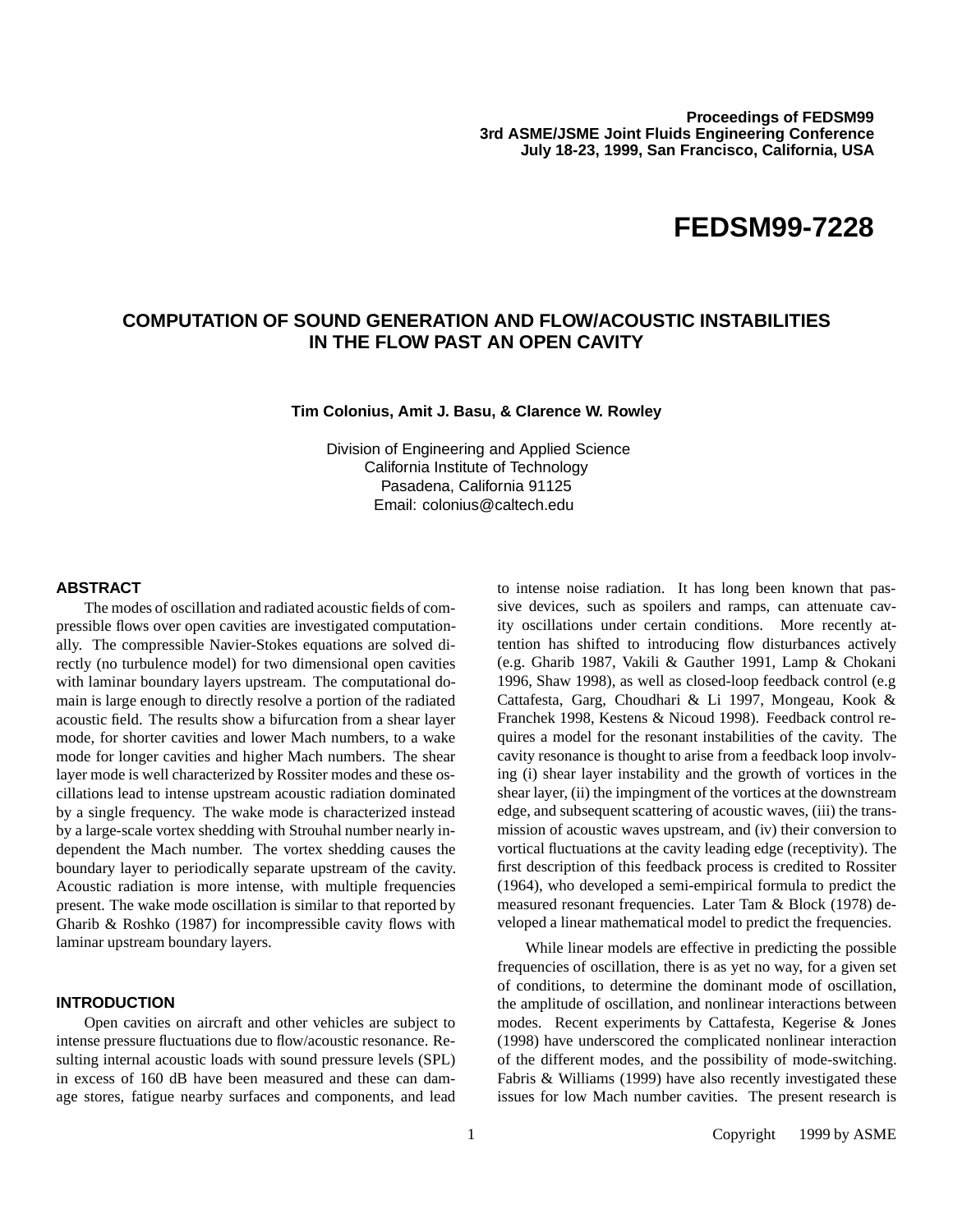motivated by the need for detailed information about cavity resonance in order to develop robust models which can be used for feedback control laws.

Previous computations of compressible cavity flows have used the two-dimensional unsteady RANS (Reynold's Averaged Navier-Stokes) equations with a  $k - \varepsilon$  turbulence model (Lamp & Chokani 1996, Zhang, Rona & Edwards 1998, Fuglsang & Cain 1992). The effectiveness of compressible turbulence models on separated oscillating flows, and especially their radiated acoustic field, remains an open question. Our approach is to use Direct Numerical Simulation (DNS) of two and threedimensional, low Reynolds number cavity flows to provide an accurate, detailed description of the instability modes, the acoustic sources, and the generated acoustic field. It needs to be stressed that in the context of two-dimensional flows, we use the term "direct" simulation to imply that there is no turbulence model. In this case the flow is an unstable laminar flow which is confined to evolve in only two-dimensions. The turbulent cavity flow is of course three-dimensional, but it is thought that in many cases the resonant modes are approximately two-dimensional. Thus we believe that the two-dimensional calculations will provide valuable data which can be used to develop control laws. Because the acoustic field is also directly resolved in the computations, the resulting database can also be used to investigate the general problem of sound radiation by cavities, including a description of the acoustic sources needed for acoustic analogy theories.

This paper summarizes recent simulations performed at Caltech for unforced two-dimensional simulations. A more detailed treatment of these results will be presented in a forthcoming publication.

# **COMPUTATIONAL METHOD**

DNS of turbulent compressible flows is a challenging and CPU intensive computational problem, especially when radiated acoustic fields need to be directly resolved. Previous DNS studies (Colonius, Lele & Moin,1997, 1994,Mitchell, Lele & Moin, 1995, Freund, Lele & Moin, 1998) have stressed the need for high fidelity numerical methods for aeroacoustic problems, and studied their application to the sound generated by turbulent shear layers and jets. Of particular importance is the use of highaccuracy numerical methods with very low numerical dissipation and nonreflecting boundary conditions. To this end, a sixth order compact finite difference scheme (Lele 1992) is employed for spatial derivatives, and the equations of continuity, momentum, and energy for a compressible perfect gas are integrated with an explicit 4th order Runge-Kutta scheme. The computational domain is made large enough to accommodate 1 to 2 wavelengths of the radiated acoustic field.

Flows with resonance (and globally unstable flows in general) present further difficulties to traditional numerical methods where numerical artifacts can lead to self-forcing of the flow

in a process indistinguishable from the physical instability (e.g. Colonius, Lele & Moin 1993). In order to eliminate such effects and to compute the acoustic field accurately, highly accurate non-reflecting boundary conditions are used. We rely on the one-dimensional characteristic boundary conditions formulated by Poinsot & Lele (1992), together with the so-called "buffer zone" technique where fluctuations are artificially damped in a region near inflow/outflow computational boundaries (Colonius et al. 1993, Freund 1997). While these techniques are not as accurate as high-order nonreflecting boundary conditions for linear problems (e.g. Rowley & Colonius 1999), they are more effective in situations where large amplitude (nonlinear) fluctuations must exit the domain. For oscillating flows, it is of critical importance that the boundary locations be determined by careful examination of simulations on different sized computational domains, so that it is assured that the boundary conditions are not responsible for the oscillations.

A schematic diagram of the cavity configuration and computational domain are shown in Figure 1. The upstream laminar Blasius boundary layer is specified along the inflow of the computational domain, and is characterized by its projected momentum thickness, θ (assuming laminar growth), at the cavity leading edge. The Reynolds number is based on the freestream velocity, *U*,  $θ$ , and the kinematic viscosity in the ambient flow, v. The Mach number of the freestream is *M*, and the cavity geometry is specified by its length relative to the momentum thickness,  $L/\theta$ , and its ratio of length to depth,  $L/D$ . The wall temperature is held constant and equal to the freestream value, and the Prandtl number is 0.7. For simplicity, the fluid properties are held constant since there are no imposed temperature gradients. Computations are performed in parallel on 8 to 32 nodes of an IBM SP computer. Typical resolutions are roughly 100 points per unit length of cavity. The computational domain extends to roughly 5*D* and 7*D* upstream and downstream of the cavity leading and trailing edges, respectively, and about 9*D* in the normal direction above the cavity. A nonuniform grid, which clusters node points in the boundary/shear layer region, the cavity bottom, and cavity edges, was used. Grid convergence and boundary locations have been studied in detail. The boundary locations referred to above were sufficiently far from the cavity to have negligible effect on the results, and it was also found that roughly 100 nodes per unit length of cavity were needed to assure grid independence. For  $L/D = 2$ , this results in roughly 400,000 nodes.

#### **RESULTS**

# **Modes of Oscillation**

A series of two-dimensional computations have been carried out with varying *M*,  $L/\theta$ , and  $L/D$ . The computations revealed an interesting bifurcation in the mode of oscillation of the cavity. As the cavity length is increased, relative to the upstream boundary layer thickness (holding depth constant), the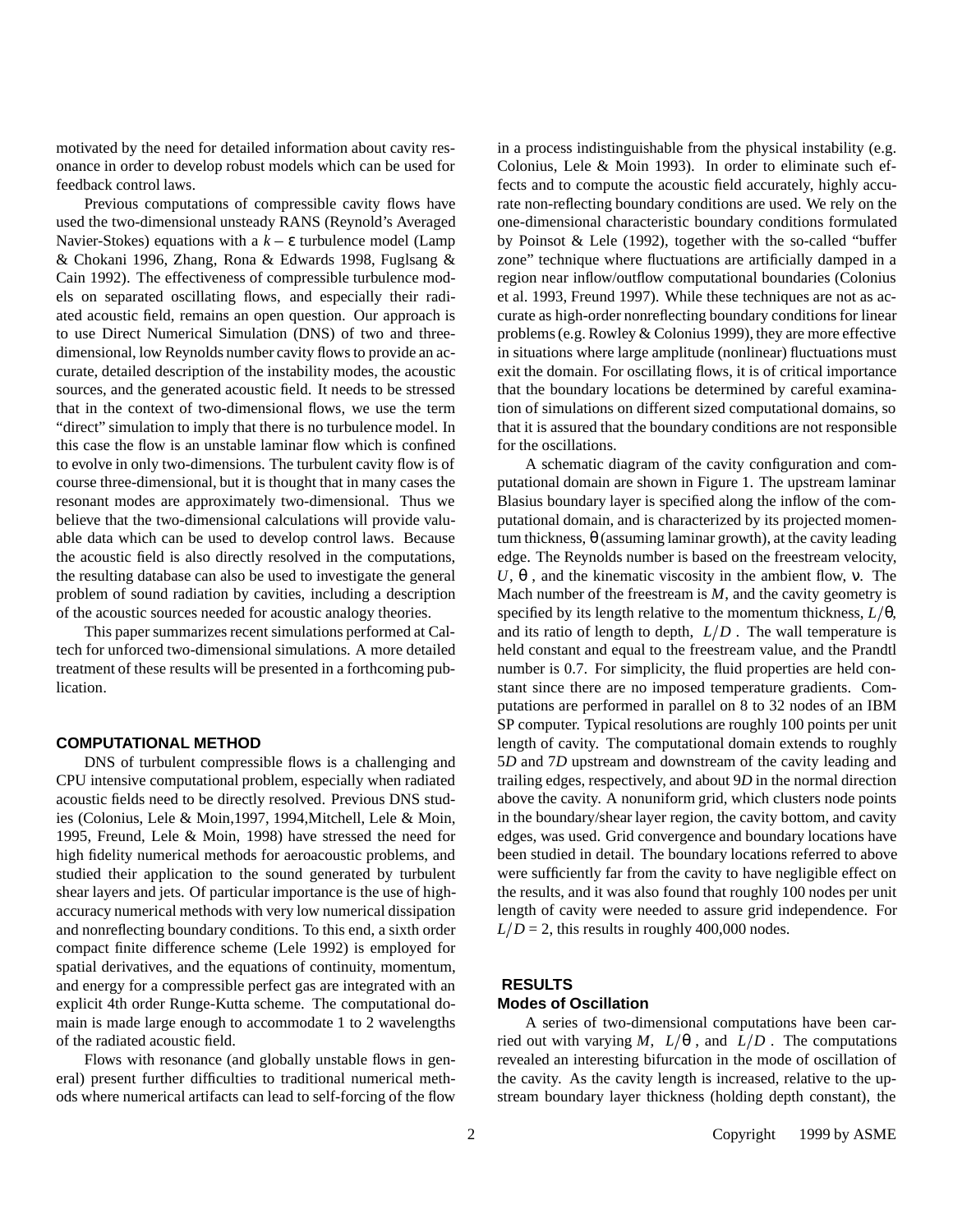

Figure 1. Schematic diagram of cavity configuration and computational domain.

oscillations change character from a "shear layer" mode, for the shorter cavities to a "wake mode" for the longer cavities. The terminology is borrowed from Gharib (1987), who noted a similar bifurcation for incompressible cavity flows.

The shear layer mode is characterized by the roll-up of vortices in the shear layer which impinge on the downstream boundary. The frequencies, as discussed in the next section, agree with those predicted by the Rossiter equation, and consist primarily of Rossiter modes 1 and 2. There is also a relatively weak vortex in the downstream portion of the cavity, and some interaction between the shear layer and the flow in the cavity. Figure 2 shows a snapshot of the vorticity field at a particular phase of the cycle, for  $L/\theta = 53$ ,  $L/D = 2$ , and  $M = 0.6$ .



Figure 2. Instantaneous vorticity contours at an instant during the oscillation cycle (shear layer mode). 15 contours between  $\frac{\omega D}{U}$  = -5 and 1.67. Positive contours are dashed.  $L/\theta = 53$ ,  $L/D = 2$ ,  $\tilde{M} = 0.6$ , Re<sub> $\theta$ </sub>= 60. Only a small portion of the computational domain near the cavity is shown.

The wake mode is characterized by a large scale shedding from the cavity leading edge, in a manner similar to wake flows. The shed vortex has dimensions of nearly the cavity size, and as it is forming, boundary layer fluid is directed into the cavity. The vortex is shed from the leading edge and ejected from the

cavity in a very violent event. The vortex is large enough to cause flow separation upstream of the cavity during its formation, and again in the boundary layer downstream of the cavity as it convects away. Figure 3 shows two snapshots of the vorticity field at particular phases of the cycle for  $L/\theta = 102$ ,  $L/D = 4$ , and  $M = 0.6$ .



Figure 3. Instantaneous vorticity contours at two different times i during the oscillation cycle (wake mode). 15 contours between  $\frac{\omega D}{U}$  = -5 and 1.67. Positive contours are dashed.  $L/\theta = 102$ ,  $L/D = 4$ ,  $M = 0.6$ ,  $Re_{\theta}= 60.$ 

Time traces of the normal velocity at  $y = 0$  and  $x = 0.75L$ are show in figure 4, for runs where  $L/\theta$  was varied, with constant depth,  $M = 0.6$ , and  $Re_\theta \approx 60$ . It is evident that the bifurcation from wake mode to shear layer mode occurs around  $L/\theta = 75$ . For  $L/\theta = 25$ , the oscillations are damped and the flow becomes steady. For  $L/\theta = 75$ , it appears that there is mode switching, with wake and shear layer modes being present at different times. The bifurcation is also a function of *M*, and for  $L/\theta = 102$ , shear layer mode exists for *M* < 0.3 and wake mode for  $M > 0.3$ . Again, time traces for flows near the bifurcation indicated the presence of mode switching.

It is interesting to compare these results with those for the incompressible cavity (an annular gap in an axisymmetric body in water) studied by Gharib & Roshko (1987). In their experiments, where the upstream boundary layer was also laminar, transition between non-oscillatory, shear layer, and wake modes occurred at  $L/\theta = 80$  and  $L/\theta = 160$ . Our data shows that the change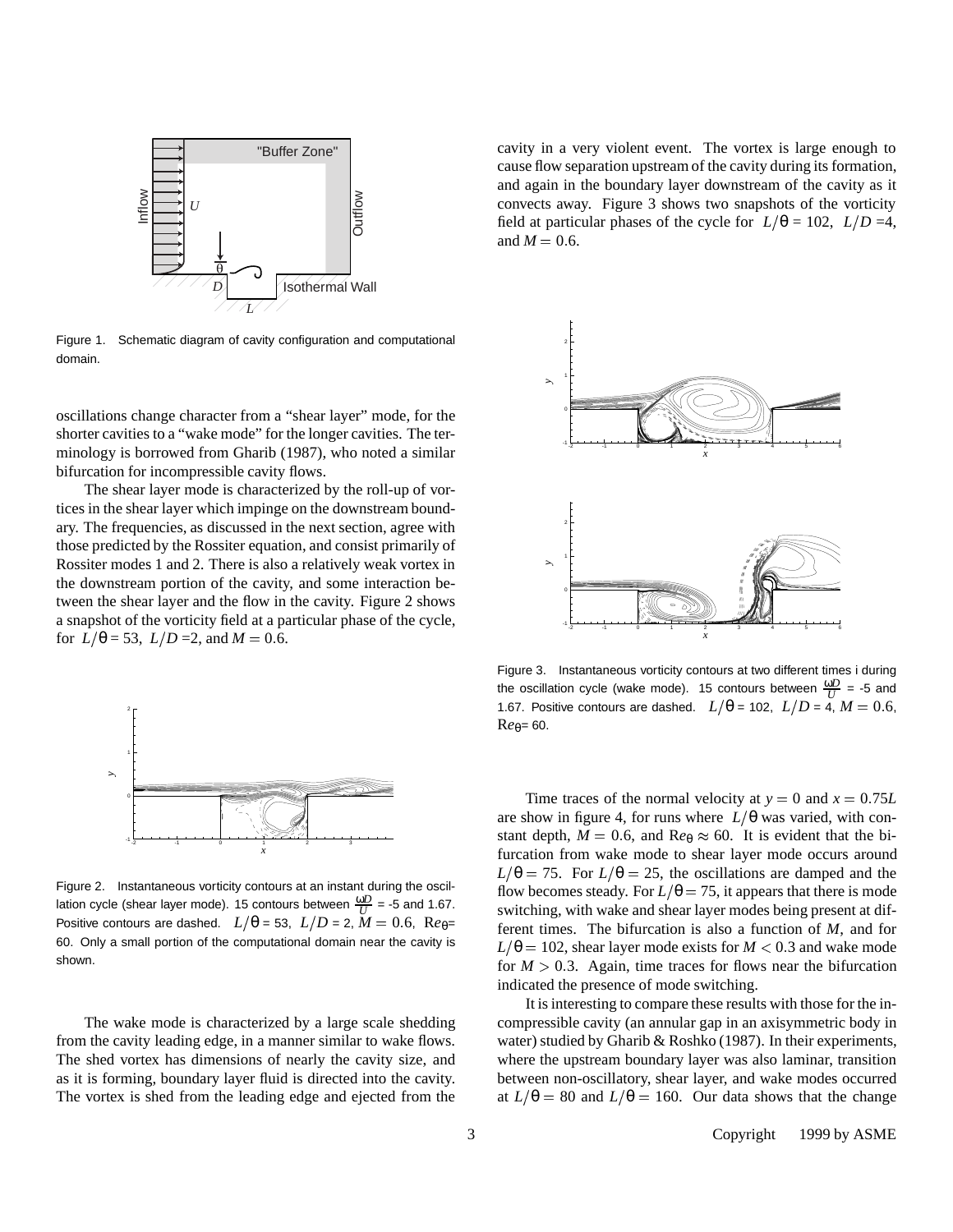

Figure 4. Time traces of the normal velocity, relative to  $U$ , at  $y = 0$ ,  $x = 0.75L$  for various  $L/\theta$ . From top to bottom,  $L/\theta = 123$ ,  $L/\theta =$ 102,  $L/\theta = 75$ ,  $L/\theta = 53$ , and  $L/\theta = 20.3$ . The vertical axes have been artificially shifted to show all the data clearly, with major tick marks representing 1 unit. In all cases,  $M = 0.6$ ,  $Re_\theta \approx 60$ .

from wake mode to shear layer mode depends also on the Mach number, and further runs are planned to investigate the value of bifurcation in  $L/\theta$  for lower *M*. Gharib & Roshko (1987) show that the drag is significantly higher in wake mode (with  $C_D = 0.3$ ) and higher), compared to values around 0.01 to 0.02 for shear layer mode. Similar values are found in the simulations, with an average *C<sub>D</sub>* of 0.008 for  $L/\theta = 20.3$ , 0.031 for  $L/\theta = 75$ , and  $0.227$  for  $L/\theta = 102$ .

It is not completely clear, at present, what role  $L/D$  plays in the bifurcation, though preliminary evidence suggests that it is secondary in importance to  $L/\theta$ . Two calculations with  $L/\theta=$ 75, but one for  $L/D = 3$  and one for  $L/D = 4$ , both yielded modeswitching between shear layer and wake mode, and with very similar frequencies and oscillation amplitudes.

The bifurcation could have serious ramifications for the design of active controllers for the cavity that rely on analytical models of the oscillations. The model of Tam & Block (1978), for example, relies on the growth of instability waves in the shear layer, and it would appear that this would only be reliable in shear layer mode. Wake mode appears to be very different, and the data suggest that the wake mode is highly periodic, with a fundamental Strouhal number which is close to Rossiter mode 1, *but which shows much weaker variation with M than do the Rossiter modes*, which, in turn, are only weakly dependent on Mach number for high subsonic values. Furthermore, additional peaks in the spectra are clearly harmonics of the fundamental frequency, in contrast to the higher Rossiter modes which are non-integral. By contrast, computations in the shear layer mode are not periodic, and have peaks in the spectra at non-integral frequencies which appear to correspond closely with Rossiter's mode 1 and mode 2.

It should be noted that the bifurcation from shear layer to wake mode, detected in incompressible experiments and the present compressible computations, appears not to have been noted in previous compressible experiments. The very low Reynolds number of the calculations, and the laminar state of the upstream boundary layer could be the cause of wake mode. For the computations,  $\text{Re}_{\theta}$  is on the order of 100, which is of the same order as the experiments of Gharib & Roshko (1987), but much lower than any compressible experiments. While it is unlikely that the shear layer dynamics are highly dependent on Reynolds number, even for R*e*<sup>θ</sup> as low as 100, the impact of the oscillations on an upstream laminar boundary layer could be very different than for a turbulent one. The computations show that in wake mode, the boundary layer alternately separates and reattaches well upstream of the cavity edge, due to the oscillating adverse pressure gradient caused by the vortex shedding. A turbulent boundary layer would be much more resistant to such separation and may preclude the emergence of wake mode. In addition there is the possibility of three-dimensional perturbations to the resonant instabilities. The cavities used in compressible experiments generally have spanwise extent which is not significantly larger than *L*, which could further enhance threedimensional aspects of the flow. Clearly more work is needed to definitively resolve the issue.

# **Acoustic Field**

As indicated above, the computations include a portion of the radiated acoustic field. Figure 5 shows instantaneous views of the acoustic field for  $M = 0.6$ , and two different cavities,  $L/\theta = 102$  (*L*/*D* = 4) and *L*/ $\theta = 53$  (*L*/*D* = 2). The former is oscillating in wake mode while the latter is in shear layer mode. The acoustic fields are quite different. For shear layer mode, the acoustic field, centered at the downstream cavity edge, is dominated by a single frequency, corresponding to Rossiter mode 2. The most intense radiation occurs at an angle of approximately 145 degrees from the streamwise direction. The acoustic field is intense enough to display nonlinear steepening of the waves– the compressions (dark contours) are steeper than the expansions (light contours). The acoustic field in wake mode is much more complex, and displays a wide range of frequencies. Again, there is intense upstream radiation from the cavity edge, but the wavelength is longer by a factor of about 2, and the amplitude larger by a factor of about 4, compared to the shear layer mode. A very sharp acoustic pulse also emanates from the downstream edge. The origin of this wave is the ejection of the shed vortex from the cavity, depicted in figure 3.

# **CONCLUSIONS AND FUTURE WORK**

Two-dimensional DNS of compressible flow over open cavities reveal an interesting bifurcation in the mode of oscillation of the cavity when the upstream boundary layer is laminar. For shorter cavities, compared to the upstream boundary layer thick-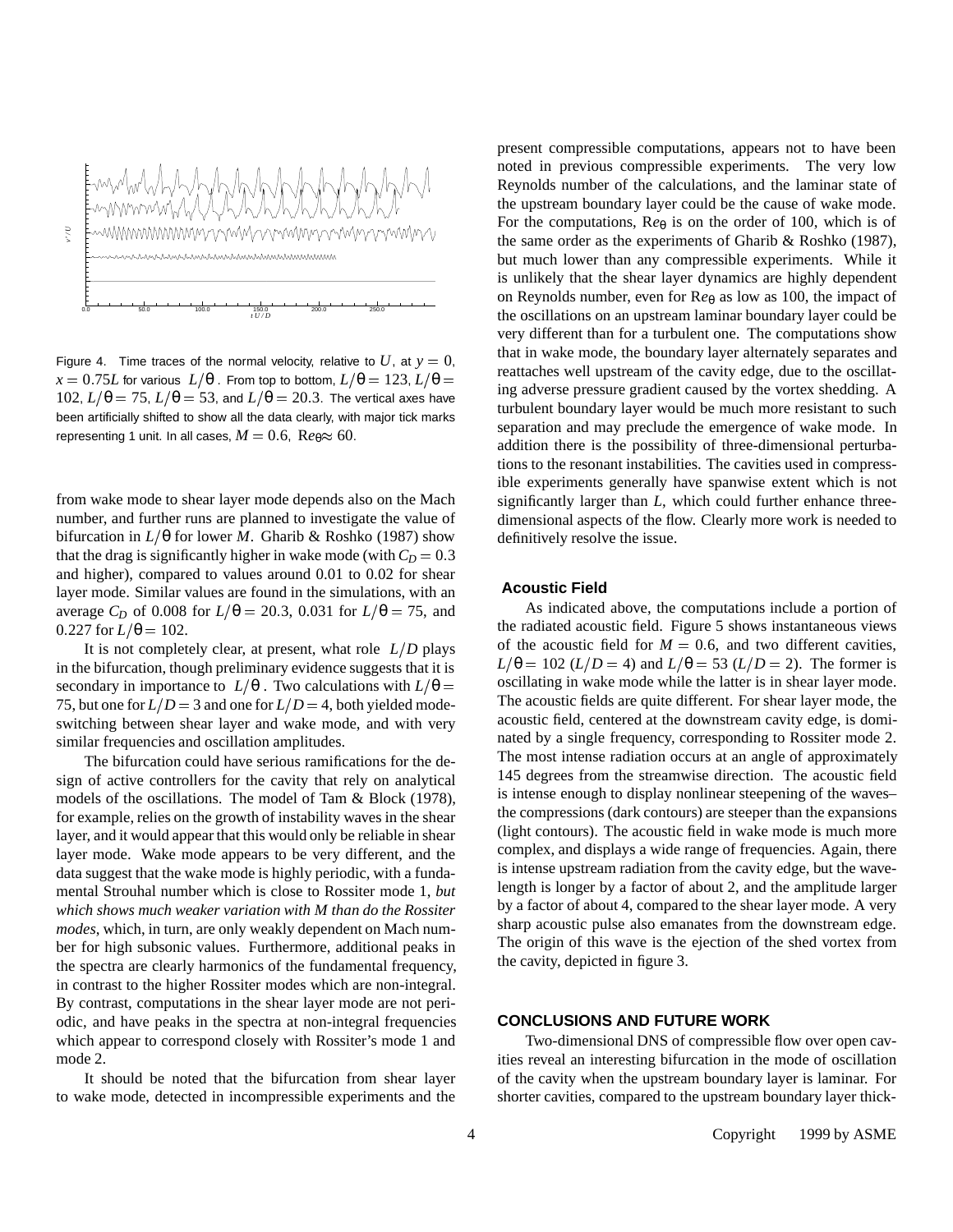

Figure 5. Acoustic field (dilatation) from the DNS.  $M = 0.6$ ,  $Re_\theta = 60$ . Top:  $L/\theta = 102$  ( $L/D = 4$ ). Bottom:  $L/\theta = 53$  ( $L/D = 2$ ). Contours of dilatation are plotted. The entire domain except the buffer region near the boundaries is shown.

ness, and lower Mach numbers the cavity oscillates in a "shear layer" mode, which is consistent with the shear layer instability/acoustic feedback mechanism of Rossiter (1964). The spectra show peaks corresponding to the (non-integral) Rossiter modes 1 and 2. Acoustic radiation is intense and directional, but dominated by a single frequency corresponding to mode 2. For longer cavities, and higher Mach numbers, the cavity oscillations become nearly periodic in time, with one cycle corresponding to the growth, shedding, and ejection of a very large vortex. In this "wake mode", the Strouhal number of the oscillations is nearly independent of Mach number. During growth, the boundary layer fluid is directed into the cavity and the cavity drag is very large. Ejection is accompanied by a sharp acoustic pulse. The vortex is strong enough to cause boundary layer separation both upstream of the cavity, during formation, and downstream of the cavity, after ejection. A similar bifurcation was noted in the incompressible experiments of Gharib & Roshko (1987) (who also had a laminar upstream boundary layer), but has not been seen in compressible experiments at higher Reynolds numbers. We speculate that when the upstream boundary layer is turbulent, the increased resistance to separation upstream of the cavity may be responsible for the discrepancy.

Future work includes (i) further quantification of the modes of oscillation in shear layer mode, and their nonlinear interaction, (ii) determination of the sources of sound for acoustic analogy theories, (iii) three dimensional turbulent simulations, and (iv) simulations of various active control strategies.

# **ACKNOWLEDGMENT**

The authors gratefully acknowledges the support of the National Science Foundation under grant CTS-9501349 and the Air Force Office of Scientific Research under grant F49620-98-1- 0095.

### **REFERENCES**

- Cattafesta, L. N. I., Garg, S., Choudhari, M. & Li, F. (1997), 'Active control of flow-induced cavity resonance', *AIAA Paper 97-1804* .
- Cattafesta, L. N. I., Kegerise, M. S. & Jones, G. S. (1998), 'Experiments on compressible flow-induced cavity oscillations', *AIAA Paper 98-2912* .
- Colonius, T., Lele, S. K. & Moin, P. (1993), 'Boundary conditions for direct computation of aerodynamic sound generation', *AIAA Journal* **31**(9), 1574–1582.
- Colonius, T., Lele, S. K. & Moin, P. (1994), 'The scattering of sound waves by a vortex-numerical simulations and analytical solutions', *Journal of Fluid Mechanics* **260**, 271–298.
- Colonius, T., Lele, S. K. & Moin, P. (1997), 'Sound generation in a mixing layer', *Journal of Fluid Mechanics* **330**, 375–409.
- Fabris, D. & Williams, D. (1999), 'Experimental measurements of cavity and shear layer response to unsteady bleed forcing', *AIAA Paper 99-0605* .
- Freund, J. B. (1997), 'Proposed inflow/outflow boundary condition for direct computation of aerodynamic sound', *AIAA Journal* **35**(4), 740–742.
- Freund, J. B., Lele, S. K. & Moin, P. (1998), 'Direct simulation of a Mach 1.92 jet and its sound field', AIAA paper 98-2291.
- Fuglsang, D. F. & Cain, A. B. (1992), 'Evaluation of shear layer cavity resonance mechanisms by numerical simulation', *AIAA Paper 92-0555* .
- Gharib, M. (1987), 'Response of the cavity shear layer oscillations to external forcing', *AIAA Journal* **25**(1), 43–47.
- Gharib, M. & Roshko, A. (1987), 'The effect of flow oscillations on cavity drag', *Journal of Fluid Mechanics* **177**, 501–530.
- Kestens, T. & Nicoud, F. (1998), 'Active control of an unsteady flow over a rectangular cavity', *AIAA Paper 98-2348* .
- Lamp, A. M. & Chokani, N. (1996), 'Active control of compressible cavity flows using a small jet', *AIAA Paper 96-0446* .
- Lele, S. K. (1992), 'Compact finite difference schemes with spectral-like resolution', *Journal of Computational Physics* **103**(1), 16–42.